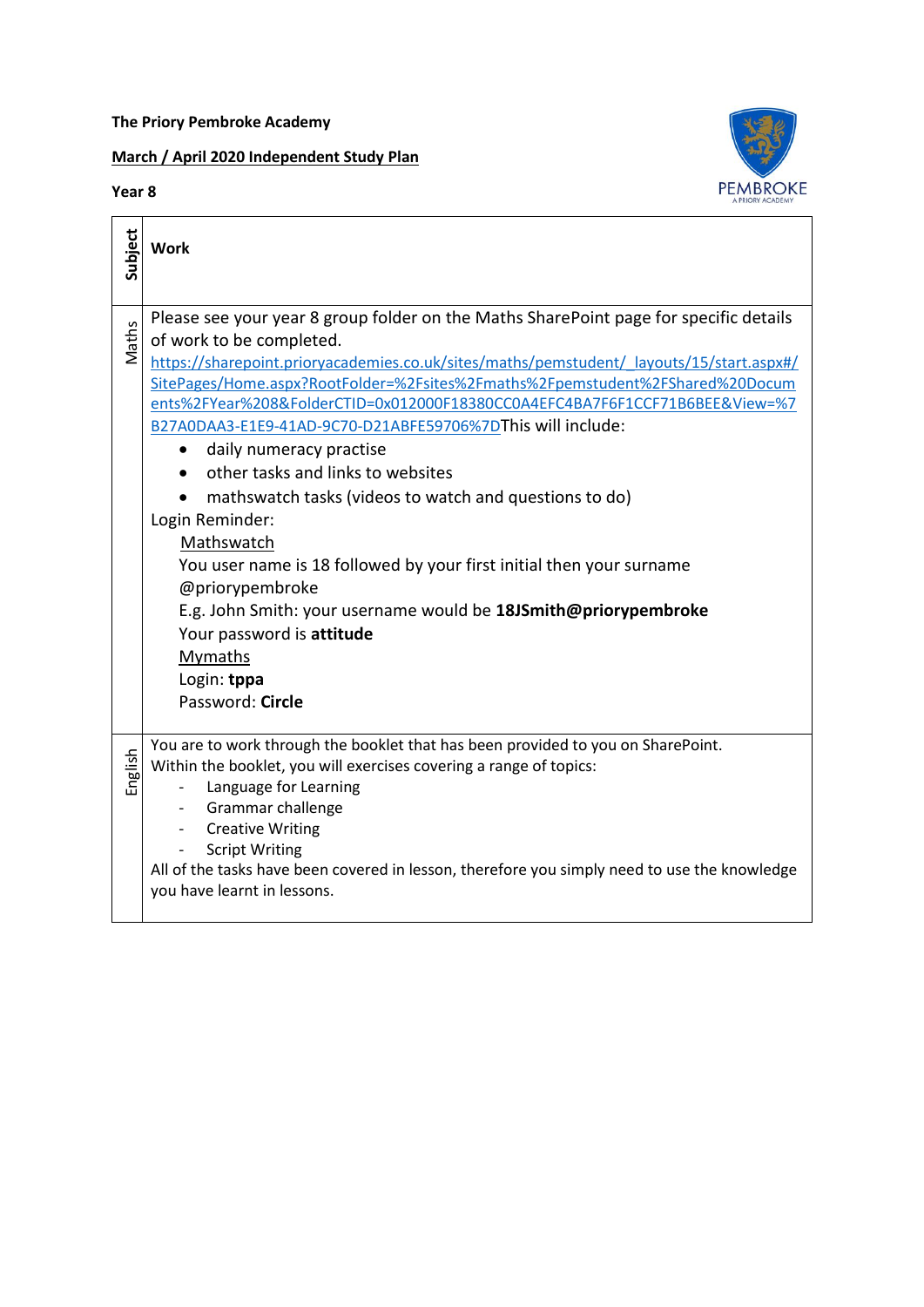|           | Task 1 - Live Theatre Evaluation                                                                           |
|-----------|------------------------------------------------------------------------------------------------------------|
| Drama     | Please log onto BCC iPlayer. (you will need an account in order to watch, however they are                 |
|           | completely free to create, and your household must have a TV license) - please be aware of                 |
|           | the age rating, as there a couple of episodes that are rated as a $15 -$ please choose the ones            |
|           | rated AGE 12.                                                                                              |
|           | You are to watch 2 different episodes from 'The Goes Wrong Show'. For each episode, you                    |
|           | are to complete the questions outlined in the booklet, reviewing the performance.                          |
|           | Alternatively $-$ you can watch a film / tv programme and write your review based on this.                 |
|           | What have they done well?                                                                                  |
|           | What could they do to improve the performance if they were to create it again?<br>$\overline{\phantom{a}}$ |
|           | Explain in detail how comedy has been created for an audience.<br>$\overline{\phantom{0}}$                 |
|           | Identify the different physical movements that have been used and how they are<br>$\overline{\phantom{0}}$ |
|           | effective for the performance being created.                                                               |
|           |                                                                                                            |
|           | Task 2 - The Imp Trail 'Visual Storytelling'.                                                              |
|           | You are to research the legend of the Lincoln Imp - as outlines in Mrs Warnock's assembly.                 |
|           | Using this, you are to come up with a short story that can be turned into a performance /                  |
|           | piece of script, demonstrating an area of originality.                                                     |
|           |                                                                                                            |
|           | Task 3 - Physical Theatre research                                                                         |
|           | Find a physical theatre company (Frantic Assembly / DV8 / PUSH Physical Theatre)                           |
|           | Select one of these companies and find out who they are, what they do and they style of                    |
|           | theatre they produce.                                                                                      |
|           | From this, you are to create EITHER an informative brochure outlining their vision and the                 |
|           | work they do OR a poster that details key information about the company.                                   |
|           |                                                                                                            |
|           | All resources will be placed on SharePoint.                                                                |
|           | SharePoint > Drama student page > Year 8 > 2019-2020 cohort > Easter Resources 2020.                       |
|           |                                                                                                            |
|           | All completed work must be emailed over to rlawson@prioryacadmies.co.uk - this includes                    |
|           | the story ideas for your visual story (Even if you don't necessarily want to perform / feature in          |
|           | the piece).                                                                                                |
|           |                                                                                                            |
|           | On the Science sharepoint page                                                                             |
| Science   | https://sharepoint.prioryacademies.co.uk/sites/science/pemstudent/ layouts/15/start.aspx#                  |
|           |                                                                                                            |
|           | Go to the Y7 - 9 folder                                                                                    |
|           | Choose a homework booklet that you have not already done                                                   |
|           | Complete the 5 tasks using internet research such as BBC bitesize.                                         |
|           | Files can be printed and completed by hand OR downloaded and typed into.                                   |
|           |                                                                                                            |
|           | Skills Focus Pack on sharepoint; read through the information and complete all of the                      |
|           | activities.                                                                                                |
|           |                                                                                                            |
| Geography |                                                                                                            |
|           |                                                                                                            |
|           |                                                                                                            |
|           | Using the 'great inventors' sheet on the history sharepoint page, complete the research                    |
| History   | comparing what each of these inventors did for the industrial revolution. Finally, decide and              |
|           | write a PEE paragraph about who was the most important.                                                    |
|           |                                                                                                            |
|           |                                                                                                            |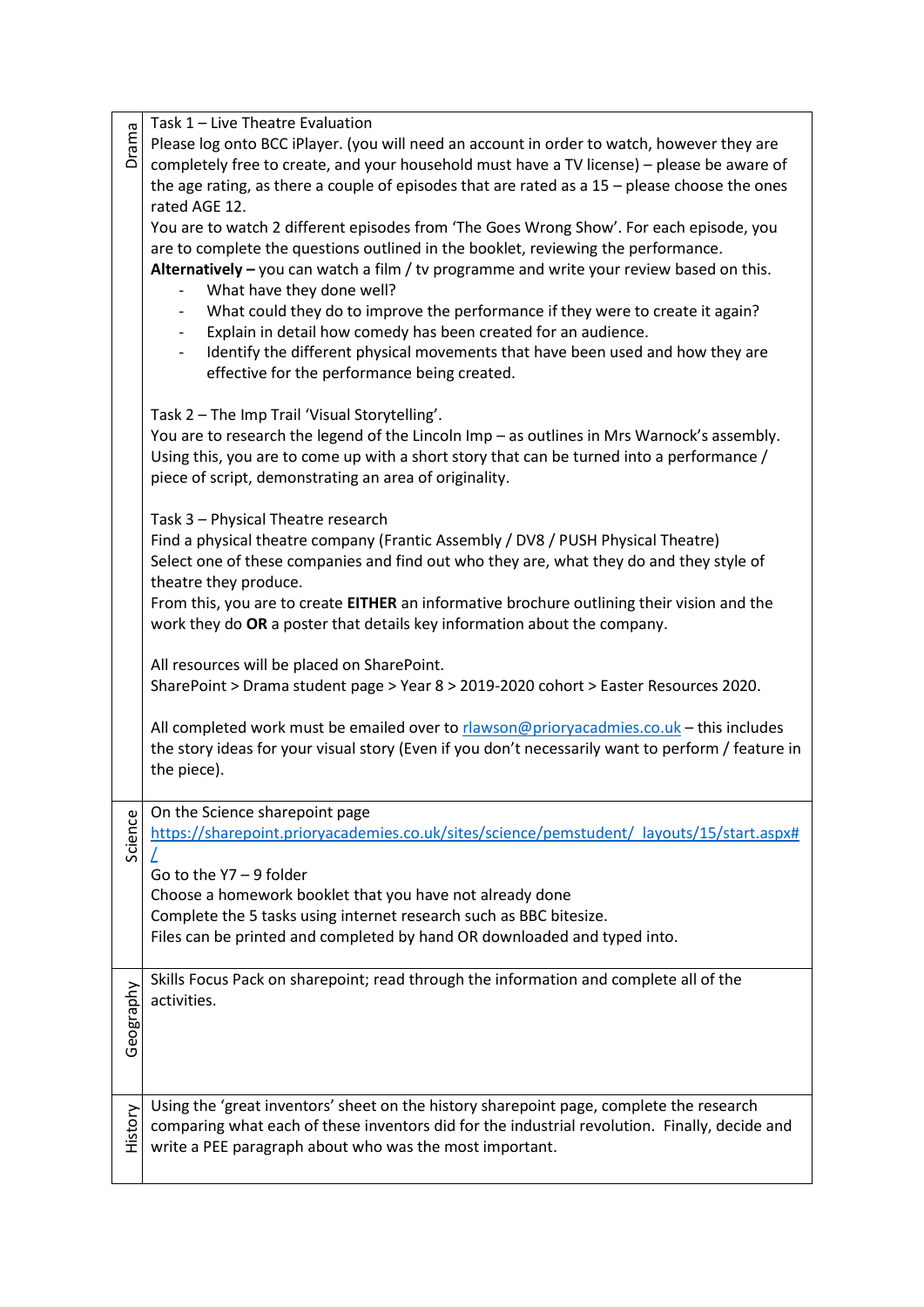| $\overline{\cup}$ | PERSONAL RESEARCH FOR ICT (CURIOSITY)                                                                                                   |
|-------------------|-----------------------------------------------------------------------------------------------------------------------------------------|
|                   | TASK <sub>1</sub>                                                                                                                       |
|                   | Research a series of 'ICT in the News' stories like the example seen in lessons every week (at                                          |
|                   |                                                                                                                                         |
|                   | least one news story per week) www.bbc.co.uk/news/technology is a good start point                                                      |
|                   | Compose your work in an appropriate format - choose from:                                                                               |
|                   | A4 multipage poster (hand written or word document)                                                                                     |
|                   | Multipage PPT<br>$\bullet$                                                                                                              |
|                   | Multipage 'news sheet' document in Publisher                                                                                            |
|                   | TASK <sub>2</sub>                                                                                                                       |
|                   | Create an A-Z glossary of ICT Key words                                                                                                 |
|                   | This should be produced as an interactive PPT Presentation, using your hyperlink and action                                             |
|                   | button skills.                                                                                                                          |
|                   | The following links will be useful for this ongoing research task:                                                                      |
|                   | Teach-ICT.com website: http://www.teach-ict.com/glossary/A.htm                                                                          |
|                   | Tech Terms: The computer dictionary: https://techterms.com/                                                                             |
|                   |                                                                                                                                         |
|                   | https://www.languagesonline.org.uk/Hotpotatoes/spanishindex.html                                                                        |
| <b>NFL</b>        | You will need to access this website through Google Chrome browser or it might not work                                                 |
|                   | otherwise.                                                                                                                              |
|                   | Complete exercises and games in Caminos book 2 unaided 2 and Caminos book 3 unaided 2                                                   |
|                   | and unaided 5.                                                                                                                          |
|                   | You can use google translator if you do not know certain vocabulary.                                                                    |
|                   |                                                                                                                                         |
|                   | 1. What is Surrealism? Your project after Easter is called 'Fantastic & Strange' where we will                                          |
| <b>Art</b>        | be learning how to use Photoshop. Create a double page studysheet about Surrealism.                                                     |
|                   | What? Where? When? Who? Why? This will be homework this week anyway! Ensure                                                             |
|                   | you consider visual presentation and include at least 1 quality drawing.                                                                |
|                   | 2. Observational drawing - select a piece of fruit or veg from your kitchen and draw it to                                              |
|                   |                                                                                                                                         |
|                   |                                                                                                                                         |
|                   | make it look like its being unzipped to reveal the inside. You will need an image of a zip to                                           |
|                   | help you do this so you can see and understand how this mechanism works. You may use                                                    |
|                   | pencil or colour but I expect to see good quality tonal skills here.<br>3. Complete the 30 day drawing challenge for year 8 (attached). |